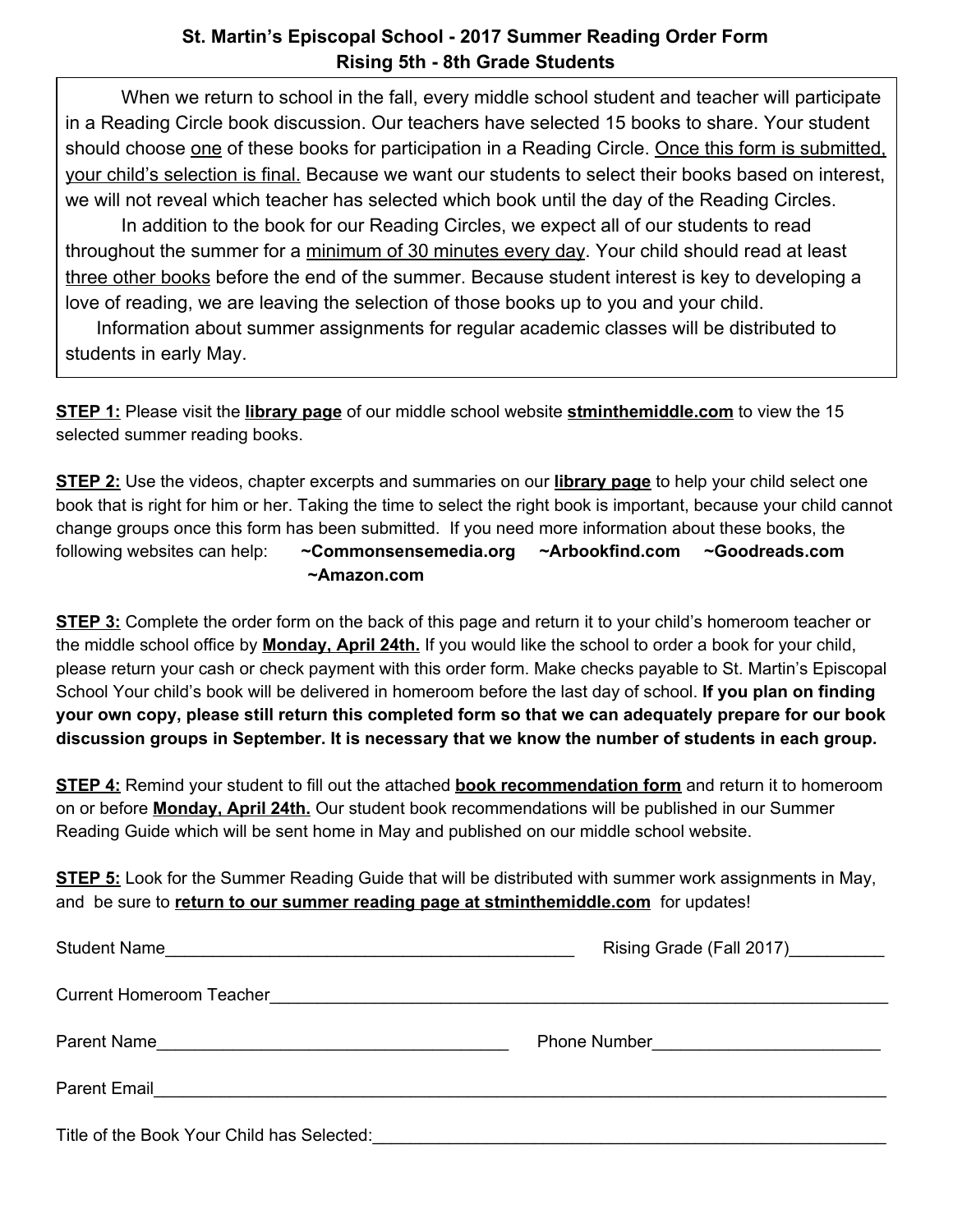| <b>Please indicate</b><br><b>ONLY ONE</b> book your<br>student has selected.           | <b>ISBN</b>    | Price if<br>Ordered<br>Through<br>School | Please indicate whether you are returning a payment<br>with this order form, or whether you will find a copy on<br>your own without the help of the school. |                                    |
|----------------------------------------------------------------------------------------|----------------|------------------------------------------|-------------------------------------------------------------------------------------------------------------------------------------------------------------|------------------------------------|
| Wonder, R.J.Palacio                                                                    | 978-0375869020 | 11.00                                    | I have enclosed a payment. Please<br>order this book for me.                                                                                                | I will find the book on my<br>own. |
| Last Day on Mars, Kevin Emerson                                                        | 978-0062306715 | 11.00                                    | I have enclosed a payment. Please<br>order this book for me.                                                                                                | I will find the book on my<br>own. |
| Once Was a Time. Leila Sales                                                           | 978-1452140094 | 11.00                                    | I have enclosed a payment. Please<br>order this book for me.                                                                                                | I will find the book on my<br>own. |
| Penelope's Perils, Adriana Carlson                                                     | 978-1535283823 | 16.00                                    | I have enclosed a payment. Please<br>order this book for me.                                                                                                | I will find the book on my<br>own. |
| The Boys in the Boat ORIGINAL IL<br>7th-8th**                                          | 978-0143125471 | 11.00                                    | I have enclosed a payment. Please<br>order this book for me.                                                                                                | I will find the book on my<br>own. |
| The Boys in the Boat<br><b>Young Readers</b><br>IL 5th-8th**                           | 978-0147516855 | 10.00                                    | I have enclosed a payment. Please<br>order this book for me.                                                                                                | I will find the book on my<br>own. |
| The Boy Who Harnessed the Wind<br>Original IL 7th-8th William<br>Kamkwamba**           | 978-0061730337 | 7.00                                     | I have enclosed a payment. Please<br>order this book for me.                                                                                                | I will find the book on my<br>own. |
| The Boy Who Harnessed the Wind<br><b>Young Readers</b><br>IL 5th-8th Elizabeth Zunon** | 978-0147510426 | 6.00                                     | I have enclosed a payment. Please<br>order this book for me.                                                                                                | I will find the book on my<br>own. |
| My Life With the Liars,<br>Caela Carter                                                | 978-0062385710 | 8.00                                     | I have enclosed a payment. Please<br>order this book for me.                                                                                                | I will find the book on my<br>own. |
| The Boy in the Striped Pajamas,<br>John Boyne                                          | 978-0385751537 | 9.00                                     | I have enclosed a payment. Please<br>order this book for me.                                                                                                | I will find the book on my<br>own. |
| Norse Mythology, Neil Gaiman                                                           | 978-0393609097 | 14.00                                    | I have enclosed a payment. Please<br>order this book for me.                                                                                                | I will find the book on my<br>own. |
| Goodbye Stranger,<br>Rebecca Stead                                                     | 978-0385743174 | 8.00                                     | I have enclosed a payment. Please<br>order this book for me.                                                                                                | I will find the book on my<br>own. |
| Between the World and Me,<br><b>Ta-Nehisi Coates</b>                                   | 978-0812993547 | 11.00                                    | I have enclosed a payment. Please<br>order this book for me.                                                                                                | I will find the book on my<br>own. |
| The Man in the High Castle,<br>Philip K. Dick                                          | 978-0547572482 | 10.00                                    | I have enclosed a payment. Please<br>order this book for me.                                                                                                | I will find the book on my<br>own. |
| Jaws, Peter Benchley                                                                   | 978-0345544148 | 11.00                                    | I have enclosed a payment. Please<br>order this book for me.                                                                                                | I will find the book on my<br>own. |
| Ready Player One,<br><b>Ernest Cline</b>                                               | 978-0307887443 | 8.00                                     | I have enclosed a payment. Please<br>order this book for me.                                                                                                | I will find the book on my<br>own. |
| We Are All Made of<br>Molecules, Susin Neilsen                                         | 978-0553496895 | 7.00                                     | I have enclosed a payment. Please<br>order this book for me.                                                                                                | I will find the book on my<br>own. |

\*\* IL = Interest Level according to grades next school year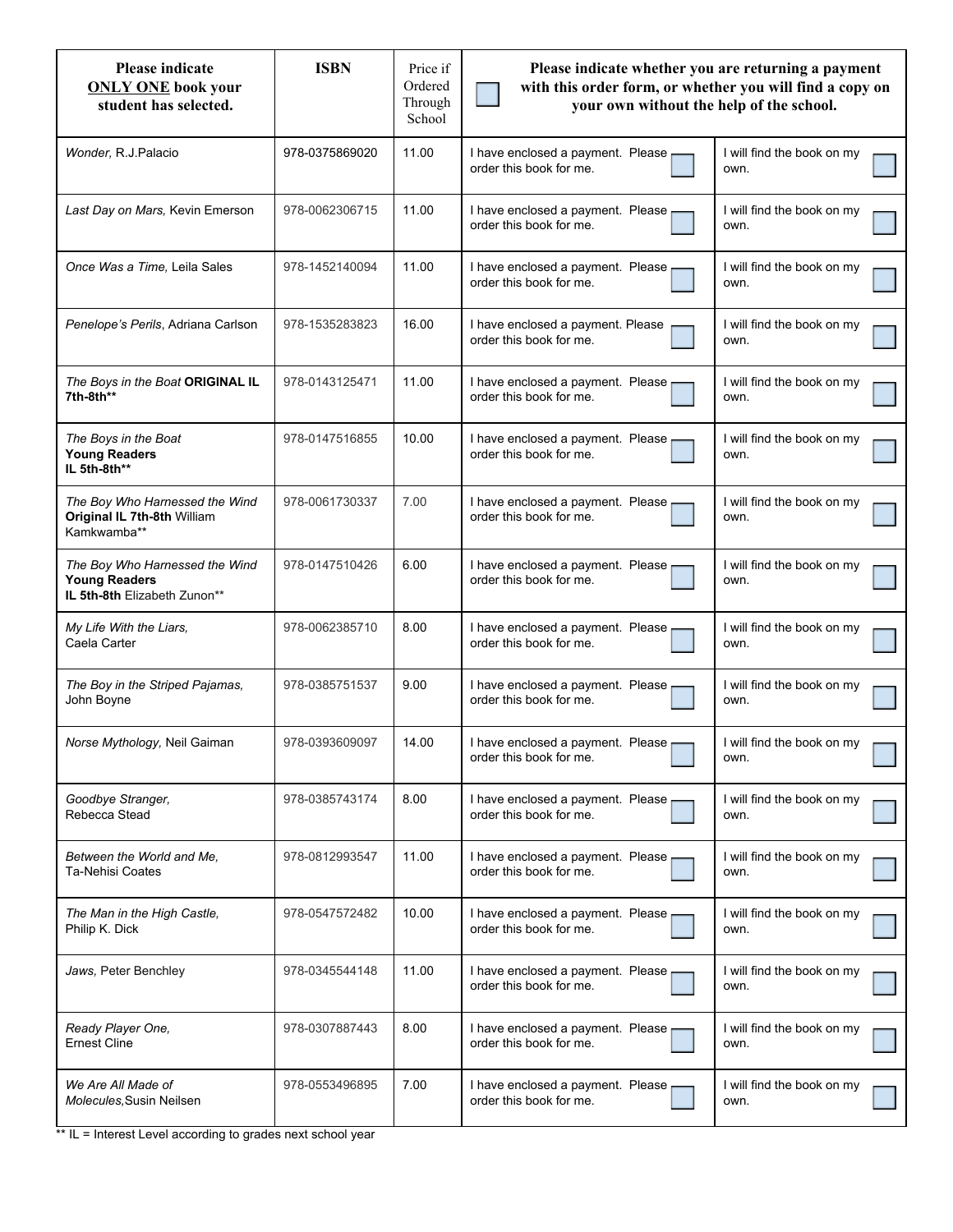Middle School Students! We need your book recommendations for the Summer Reading Guide. You will receive this Guide in a few weeks. Share **at least one great book** you read this year.

| Author: (If you rememberif you don't, that's OK) |  |
|--------------------------------------------------|--|
| Describe your Book in 3 Words:                   |  |

Write 3-5 sentences about your book. Grab your reader's attention! The point is to get other kids excited about your book so they will want to read it!

 $\_$  ,  $\_$  ,  $\_$  ,  $\_$  ,  $\_$  ,  $\_$  ,  $\_$  ,  $\_$  ,  $\_$  ,  $\_$  ,  $\_$  ,  $\_$  ,  $\_$  ,  $\_$  ,  $\_$  ,  $\_$  ,  $\_$  ,  $\_$  ,  $\_$  ,  $\_$  ,  $\_$  ,  $\_$  ,  $\_$  ,  $\_$  ,  $\_$  ,  $\_$  ,  $\_$  ,  $\_$  ,  $\_$  ,  $\_$  ,  $\_$  ,  $\_$  ,  $\_$  ,  $\_$  ,  $\_$  ,  $\_$  ,  $\_$  ,

 $\_$  ,  $\_$  ,  $\_$  ,  $\_$  ,  $\_$  ,  $\_$  ,  $\_$  ,  $\_$  ,  $\_$  ,  $\_$  ,  $\_$  ,  $\_$  ,  $\_$  ,  $\_$  ,  $\_$  ,  $\_$  ,  $\_$  ,  $\_$  ,  $\_$  ,  $\_$  ,  $\_$  ,  $\_$  ,  $\_$  ,  $\_$  ,  $\_$  ,  $\_$  ,  $\_$  ,  $\_$  ,  $\_$  ,  $\_$  ,  $\_$  ,  $\_$  ,  $\_$  ,  $\_$  ,  $\_$  ,  $\_$  ,  $\_$  ,

 $\_$  ,  $\_$  ,  $\_$  ,  $\_$  ,  $\_$  ,  $\_$  ,  $\_$  ,  $\_$  ,  $\_$  ,  $\_$  ,  $\_$  ,  $\_$  ,  $\_$  ,  $\_$  ,  $\_$  ,  $\_$  ,  $\_$  ,  $\_$  ,  $\_$  ,  $\_$  ,  $\_$  ,  $\_$  ,  $\_$  ,  $\_$  ,  $\_$  ,  $\_$  ,  $\_$  ,  $\_$  ,  $\_$  ,  $\_$  ,  $\_$  ,  $\_$  ,  $\_$  ,  $\_$  ,  $\_$  ,  $\_$  ,  $\_$  ,

 $\_$  ,  $\_$  ,  $\_$  ,  $\_$  ,  $\_$  ,  $\_$  ,  $\_$  ,  $\_$  ,  $\_$  ,  $\_$  ,  $\_$  ,  $\_$  ,  $\_$  ,  $\_$  ,  $\_$  ,  $\_$  ,  $\_$  ,  $\_$  ,  $\_$  ,  $\_$  ,  $\_$  ,  $\_$  ,  $\_$  ,  $\_$  ,  $\_$  ,  $\_$  ,  $\_$  ,  $\_$  ,  $\_$  ,  $\_$  ,  $\_$  ,  $\_$  ,  $\_$  ,  $\_$  ,  $\_$  ,  $\_$  ,  $\_$  ,

 $\_$  ,  $\_$  ,  $\_$  ,  $\_$  ,  $\_$  ,  $\_$  ,  $\_$  ,  $\_$  ,  $\_$  ,  $\_$  ,  $\_$  ,  $\_$  ,  $\_$  ,  $\_$  ,  $\_$  ,  $\_$  ,  $\_$  ,  $\_$  ,  $\_$  ,  $\_$  ,  $\_$  ,  $\_$  ,  $\_$  ,  $\_$  ,  $\_$  ,  $\_$  ,  $\_$  ,  $\_$  ,  $\_$  ,  $\_$  ,  $\_$  ,  $\_$  ,  $\_$  ,  $\_$  ,  $\_$  ,  $\_$  ,  $\_$  ,

 $\_$  ,  $\_$  ,  $\_$  ,  $\_$  ,  $\_$  ,  $\_$  ,  $\_$  ,  $\_$  ,  $\_$  ,  $\_$  ,  $\_$  ,  $\_$  ,  $\_$  ,  $\_$  ,  $\_$  ,  $\_$  ,  $\_$  ,  $\_$  ,  $\_$  ,  $\_$  ,  $\_$  ,  $\_$  ,  $\_$  ,  $\_$  ,  $\_$  ,  $\_$  ,  $\_$  ,  $\_$  ,  $\_$  ,  $\_$  ,  $\_$  ,  $\_$  ,  $\_$  ,  $\_$  ,  $\_$  ,  $\_$  ,  $\_$  ,

 $\_$